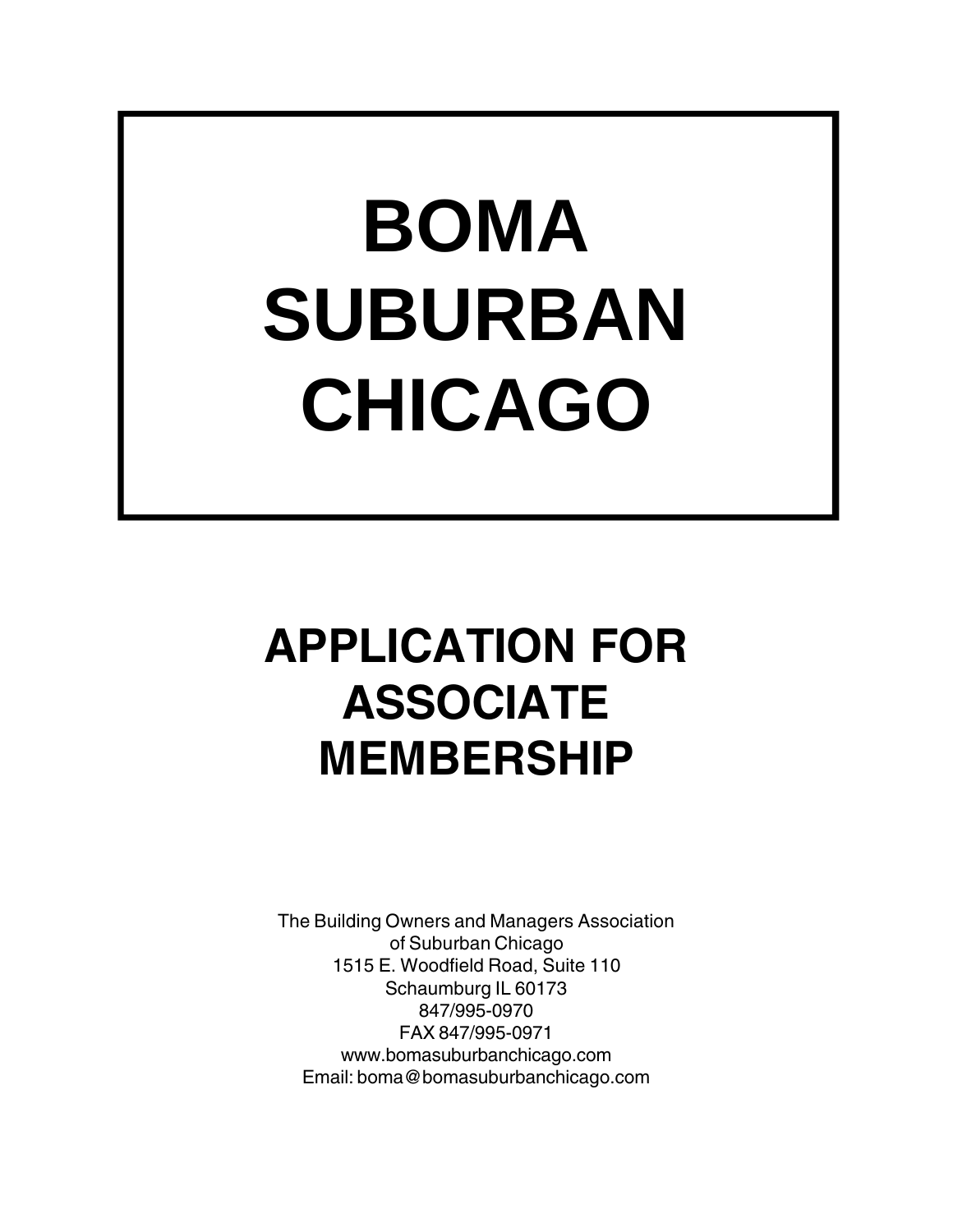| Please type or print clearly |  |  |
|------------------------------|--|--|
|                              |  |  |

|             | Company                          |            |              |                |  |
|-------------|----------------------------------|------------|--------------|----------------|--|
|             | <b>Designated Representative</b> |            |              | Designation(s) |  |
| INFORMATION | <b>Title</b>                     |            |              |                |  |
|             | <b>Address</b>                   |            |              |                |  |
| GENERAL     | City                             |            | <b>State</b> | $Zip+4$        |  |
|             | Area Code/Telephone              | <b>FAX</b> |              | Email          |  |

| Address                                                                                                                                                                                                                                                                                             |                                                                                                                                                                                                                                                                                                                 |                                                                                                                                                                                                                                                                                                             |                                                                                                                                                                                                                        |
|-----------------------------------------------------------------------------------------------------------------------------------------------------------------------------------------------------------------------------------------------------------------------------------------------------|-----------------------------------------------------------------------------------------------------------------------------------------------------------------------------------------------------------------------------------------------------------------------------------------------------------------|-------------------------------------------------------------------------------------------------------------------------------------------------------------------------------------------------------------------------------------------------------------------------------------------------------------|------------------------------------------------------------------------------------------------------------------------------------------------------------------------------------------------------------------------|
| City                                                                                                                                                                                                                                                                                                |                                                                                                                                                                                                                                                                                                                 | State                                                                                                                                                                                                                                                                                                       | $Zip+4$                                                                                                                                                                                                                |
| Area Code/Telephone                                                                                                                                                                                                                                                                                 | <b>FAX</b>                                                                                                                                                                                                                                                                                                      | Email                                                                                                                                                                                                                                                                                                       |                                                                                                                                                                                                                        |
| No. of years in business_                                                                                                                                                                                                                                                                           |                                                                                                                                                                                                                                                                                                                 |                                                                                                                                                                                                                                                                                                             |                                                                                                                                                                                                                        |
| What is your primary type of business or organization:                                                                                                                                                                                                                                              |                                                                                                                                                                                                                                                                                                                 |                                                                                                                                                                                                                                                                                                             |                                                                                                                                                                                                                        |
| <b>7 Manufacturer</b><br>$\Box$ Communications services                                                                                                                                                                                                                                             | Distributor/Rep<br>$\Box$ Utility                                                                                                                                                                                                                                                                               |                                                                                                                                                                                                                                                                                                             | $\Box$ Consultant<br>$\Box$ Contractor                                                                                                                                                                                 |
|                                                                                                                                                                                                                                                                                                     | Category (Check the box that best describes your company):                                                                                                                                                                                                                                                      |                                                                                                                                                                                                                                                                                                             |                                                                                                                                                                                                                        |
| $\Box$ Air Filters<br>□ Architectural Sheet Metal<br><b>Building Automation</b><br>Services<br>Carpet Cleaning<br>O Commercial Architecture &<br>Design<br>O Concrete Restoration<br>Document Destruction<br>$\Box$ Doors<br>D Electrical Contractor/Low<br>Voltage Integration<br>$\Box$ Elevators | <b>T</b> Emergency Services<br><b>I</b> Energy Services<br>□ Fire Protection<br>$\Box$ Floor Matting<br><b>J</b> General Contractor<br>□ HVAC Services<br>$\square$ Insurance & Risk<br>Management<br>Janitorial Equipment &<br>Supplies<br>Janitorial/Maintenance<br>Services<br>$\Box$ Landscaping - Exterior | <b>J</b> Landscaping - Interior<br>$\Box$ Lighting<br>Masonry Restoration<br>□ Metal/Marble Maintenance<br>Moving & Storage Services<br>Painting Contractor<br>$\Box$ Paving<br>Pest Control<br>Plumbing & Irrigation<br>Real Estate Financing<br>Recycling & Waste<br>Removal<br>$\Box$ Roofing Contractor | Security - Electronic<br>Security - Staffing<br>$\Box$ Signage<br>□ Snow & Ice Management<br>$\Box$ Telecommunications<br>$\Box$ Tenant Amenities<br>$\Box$ Utilities<br>□ Water Treatment<br>□ Wireless Communication |
|                                                                                                                                                                                                                                                                                                     | Briefly describe the product(s) and/or service(s) that your firm provides:                                                                                                                                                                                                                                      |                                                                                                                                                                                                                                                                                                             |                                                                                                                                                                                                                        |
|                                                                                                                                                                                                                                                                                                     |                                                                                                                                                                                                                                                                                                                 |                                                                                                                                                                                                                                                                                                             |                                                                                                                                                                                                                        |
|                                                                                                                                                                                                                                                                                                     |                                                                                                                                                                                                                                                                                                                 |                                                                                                                                                                                                                                                                                                             |                                                                                                                                                                                                                        |

| FIRM<br><b>YOUR</b> | List specific benefits you or your firm can provide for building managers and BOMA/Suburban Chicago: |
|---------------------|------------------------------------------------------------------------------------------------------|
| <b>BOUT</b>         |                                                                                                      |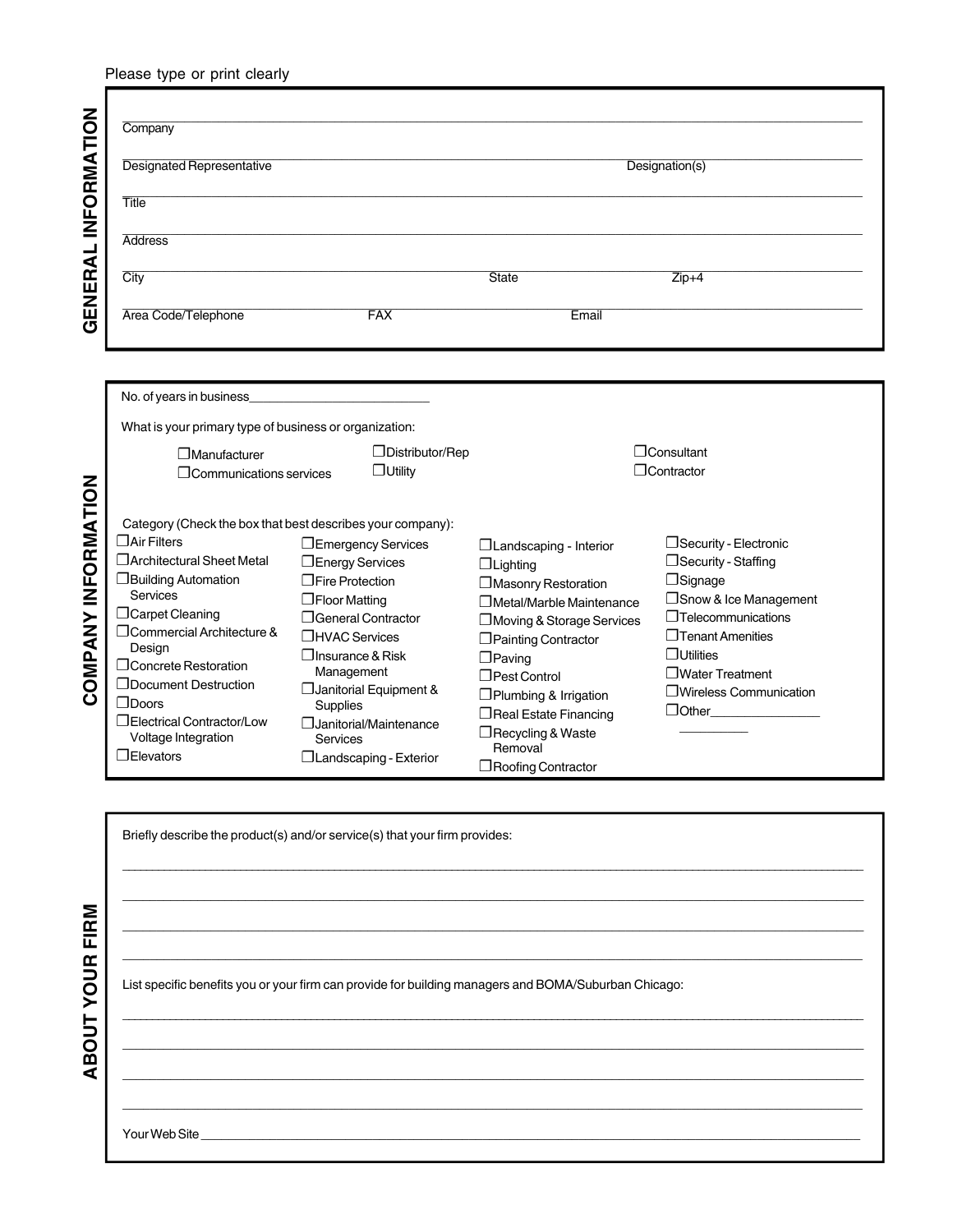\_\_\_\_\_\_\_\_\_\_\_\_\_\_\_\_\_\_\_\_\_\_\_\_\_\_\_\_\_\_\_\_\_\_\_\_\_\_\_\_\_\_\_\_\_\_\_\_\_\_\_\_\_\_\_\_\_\_\_\_\_\_\_\_\_\_\_\_\_\_\_\_\_\_\_\_\_\_\_\_\_\_\_\_\_\_\_\_\_\_\_\_\_\_\_\_\_\_\_\_\_\_\_\_\_\_\_\_ \_\_\_\_\_\_\_\_\_\_\_\_\_\_\_\_\_\_\_\_\_\_\_\_\_\_\_\_\_\_\_\_\_\_\_\_\_\_\_\_\_\_\_\_\_\_\_\_\_\_\_\_\_\_\_\_\_\_\_\_\_\_\_\_\_\_\_\_\_\_\_\_\_\_\_\_\_\_\_\_\_\_\_\_\_\_\_\_\_\_\_\_\_\_\_\_\_\_\_\_\_\_\_\_\_\_\_\_ \_\_\_\_\_\_\_\_\_\_\_\_\_\_\_\_\_\_\_\_\_\_\_\_\_\_\_\_\_\_\_\_\_\_\_\_\_\_\_\_\_\_\_\_\_\_\_\_\_\_\_\_\_\_\_\_\_\_\_\_\_\_\_\_\_\_\_\_\_\_\_\_\_\_\_\_\_\_\_\_\_\_\_\_\_\_\_\_\_\_\_\_\_\_\_\_\_\_\_\_\_\_\_\_\_\_\_\_ \_\_\_\_\_\_\_\_\_\_\_\_\_\_\_\_\_\_\_\_\_\_\_\_\_\_\_\_\_\_\_\_\_\_\_\_\_\_\_\_\_\_\_\_\_\_\_\_\_\_\_\_\_\_\_\_\_\_\_\_\_\_\_\_\_\_\_\_\_\_\_\_\_\_\_\_\_\_\_\_\_\_\_\_\_\_\_\_\_\_\_\_\_\_\_\_\_\_\_\_\_\_\_\_\_\_\_\_

Briefly state why you want to become an Associate Member of BOMA/Suburban Chicago?

|      | List three Business references, preferrably one from a current BOMA member who is your customer: |                                                                                                                                                                                                                                                                                                                                                                                                                        |
|------|--------------------------------------------------------------------------------------------------|------------------------------------------------------------------------------------------------------------------------------------------------------------------------------------------------------------------------------------------------------------------------------------------------------------------------------------------------------------------------------------------------------------------------|
| Name | Company Name                                                                                     | Phone/Email                                                                                                                                                                                                                                                                                                                                                                                                            |
| Name | <b>Company Name</b>                                                                              | Phone/Email                                                                                                                                                                                                                                                                                                                                                                                                            |
| Name | <b>Company Name</b>                                                                              | Phone/Email                                                                                                                                                                                                                                                                                                                                                                                                            |
|      |                                                                                                  |                                                                                                                                                                                                                                                                                                                                                                                                                        |
|      | Application Form and a check or credit card payment for your annual dues investment to:          | In order for your application to be presented to the Board of Directors for a vote, please send this completed and signed Membership                                                                                                                                                                                                                                                                                   |
|      | BOMA/Suburban Chicago<br>1515 E. Woodfield Road, Suite 110<br>Schaumburg IL 60173                |                                                                                                                                                                                                                                                                                                                                                                                                                        |
|      |                                                                                                  |                                                                                                                                                                                                                                                                                                                                                                                                                        |
|      |                                                                                                  | I agree to abide by the Code of Ethics of the Building Owners and Managers Association of Suburban Chicago as printed on the back of<br>this application. I also understand that I am required to meet the Associate Membership Renewal Criteria as printed on the back of this<br>application to be eligible to renew at the Participatory Rate, knowing that non-participation will increase my renewal rate by 45%. |

\_\_\_\_\_\_\_\_\_\_\_\_\_\_\_\_\_\_\_\_\_\_\_\_\_\_\_\_\_\_\_\_\_\_\_\_\_\_\_\_\_\_\_\_\_\_\_\_\_\_\_\_\_\_\_\_\_\_\_\_\_\_\_\_\_\_\_\_\_\_\_\_\_\_\_\_\_\_\_\_\_\_\_\_\_\_\_\_\_\_\_\_\_\_\_\_\_\_\_\_\_\_\_\_\_\_\_ Signature Date Date of the Contract of the Contract of the Contract of the Date Date Date Date

A percentage of your dues payment to BOMA/Suburban Chicago is deductible for federal income tax purposes as an ordinary and necessary business expense. Contributions or gifts to BOMA/Suburban Chicago are not deductible as charitable contributions.

| <b>FOR LOCAL ASSOCIATION USE ONLY</b>                       | <b>NOTES:</b>                                                                                                                                                                                                                 |  |
|-------------------------------------------------------------|-------------------------------------------------------------------------------------------------------------------------------------------------------------------------------------------------------------------------------|--|
| Type of Member: $\Box$ Associate $\Box$ Associate Alternate |                                                                                                                                                                                                                               |  |
|                                                             | Date Received <b>Example 2 Amount Paid</b>                                                                                                                                                                                    |  |
|                                                             | To Committee <b>Approved</b>                                                                                                                                                                                                  |  |
|                                                             |                                                                                                                                                                                                                               |  |
|                                                             | <b>Member Notification</b> Member 2014                                                                                                                                                                                        |  |
|                                                             | Date sent to BOMA International example of the sense of the sense of the sense of the sense of the sense of the sense of the sense of the sense of the sense of the sense of the sense of the sense of the sense of the sense |  |
|                                                             |                                                                                                                                                                                                                               |  |

# **AUTHORIZATION**